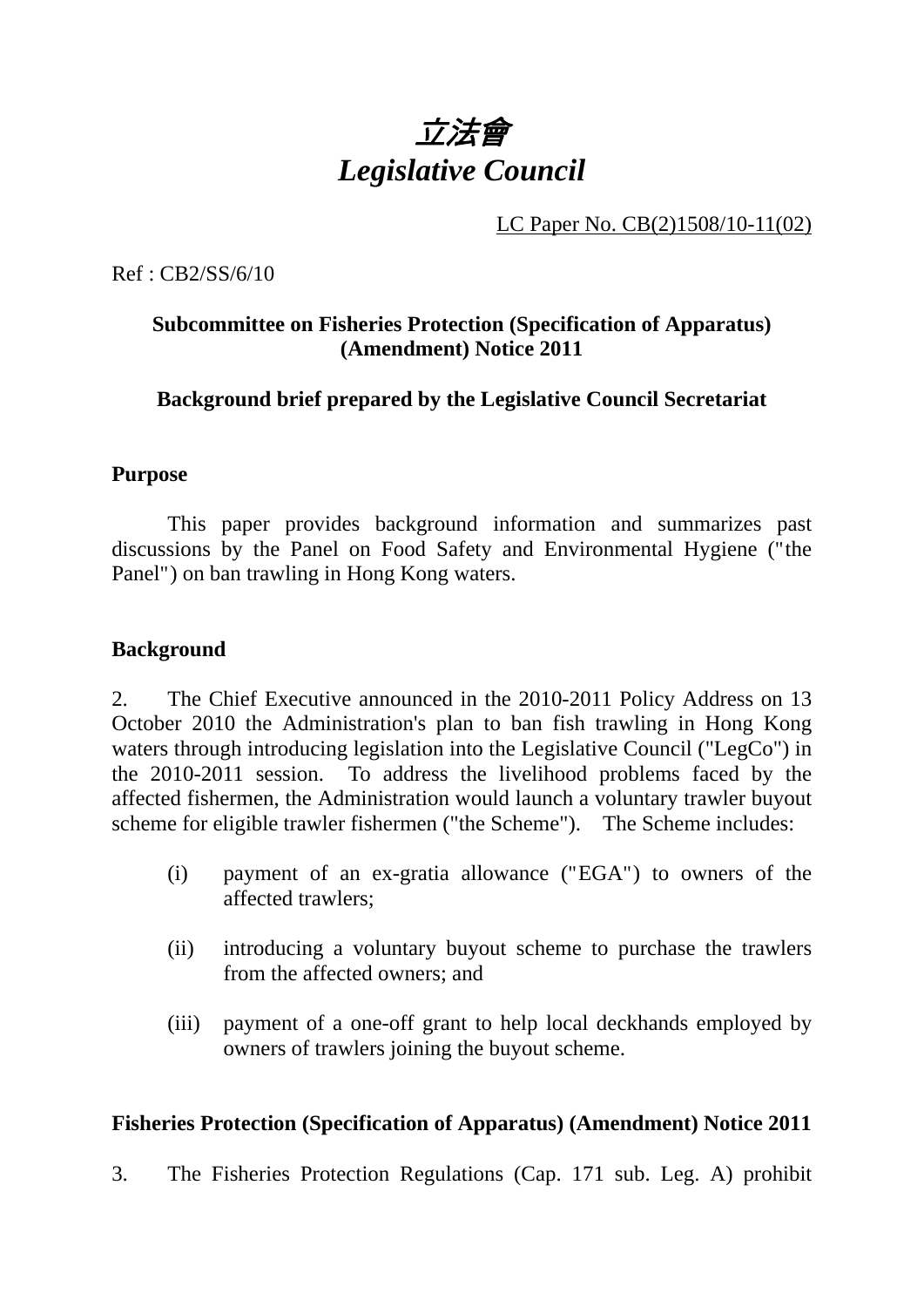destructive fishing activities, which include the use of explosive, toxic substance, electricity, dredging and suction devices for fishing. Regulation 4A prohibits the use for the purpose of fishing any apparatus of a class or description specified by the Director of Agriculture, Fisheries and Conservation ("DAFC") in the Schedule to the Fisheries Protection (Specification of Apparatus) Notice (Cap. 171 sub. Leg. B). To take forward the trawl ban initiative, DAFC specified trawling devices as an item in the Schedule by notice published in the Gazette on 25 March 2011. The Amendment Notice will come into operation on 31 December 2012.

# **Deliberations of the Panel**

4. After the announcement of the trawl ban initiative by the Chief Executive in his 2010-2011 Policy Address, the Panel was briefed at its meeting on 15 October 2010 on the implementation of the proposal to ban trawling activities in local waters. At the meeting on 8 March 2011, the Administration updated the Panel on the progress in taking forward the policy initiative of introducing a trawl ban and gave an overview on other complementary fisheries management measures to be introduced in the 2010-2011 session.

5. Some members expressed support for the trawl ban. However, they were concerned about the livelihood of trawler fishermen and other related trades. Concerns were also raised over the current basis for calculating EGA payable to the affected fishermen and the Government's buyout price of an individual vessel. There was a view that the EGA payment should cover the notional value of 15 years' fish catch in the affected area, and should apply to the loss of fishing grounds caused by marine works projects as well as the proposed trawl ban. The Administration explained that in determining the fish catch for the calculation of EGA for affected trawler vessel owners, due consideration would be given to the type, design and length of the trawler vessel which would affect their capture production. On whether the affected fishermen's years of engagement in trawling and the issue of inheritance would be taken into account when calculating the EGA payment for individual fisherman, the Administration advised that the operating licence of vessels issued by the Marine Department could not be inherited. The Administration would adopt a lenient approach in calculating EGA.

6. As regards the buyout price for the trawler vessels, the Administration advised that apart from the market price, reference would be made to the valuation provided by independent marine surveyors in calculating the Government's buyout price of a voluntarily surrendered trawler vessel. The Administration assured members that there would be continuous discussion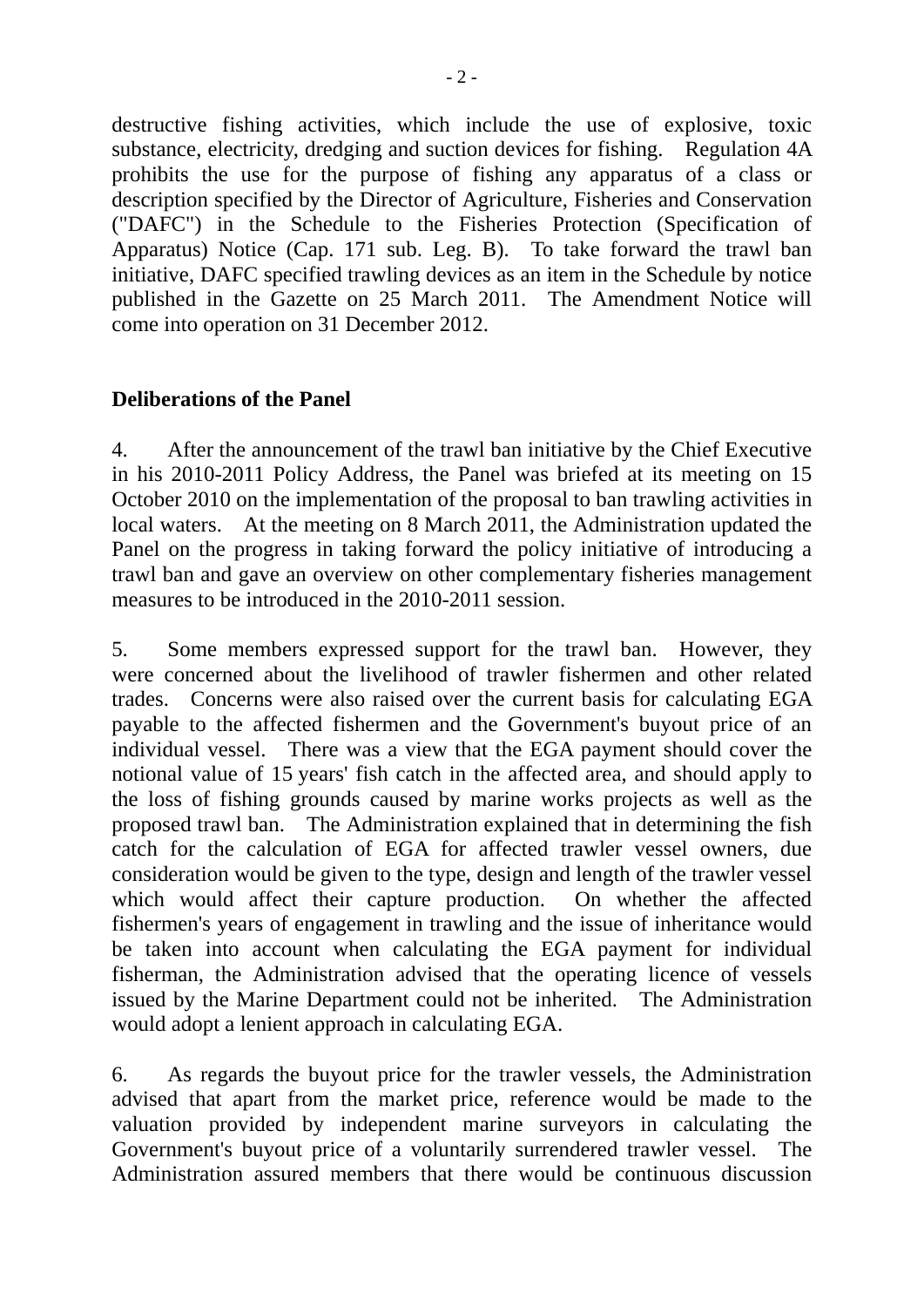with the fisheries trade on the principle to be adopted in calculating EGA and determining the buyout price. However, the payments would vary among individual trawler owners due to various factors, such as whether the trawler vessel in question was wholly or partly fishing within Hong Kong waters and whether the trawler owners would surrender their vessels to the Government.

7. There was a call for providing adequate support to the affected trawler fishermen for switching to other sustainable fisheries operations. According to the Administration, it would continue discussion with the affected fishermen who wished to stay in the fisheries trade in order to better understand their preference among the options of turning to aquaculture; converting their vessels for recreational fishing; and switching to other fisheries operations (i.e. inshore fishing using selective fishing methods, fishing in the Mainland waters or offshore fishing). Affected fishermen could also apply to the Fisheries Development Loan Fund for low interest loan for switching to sustainable fisheries operations and other fisheries related operations.

8. Members enquired whether consideration would be given to providing trawler fishermen with the option of continuing trawling in local waters during specified periods and in designated areas. The Administration responded in the negative and explained that it would be difficult to delineate a designated area for trawling given the already small area of Hong Kong waters. Concentrating the non-selective fishing effort in a designated area would also lead to a great impact on the marine environment and the fisheries resources in that area.

9. A question was raised as to whether a mechanism for mediation/arbitration would be established with a view to resolving disputes between the affected fishermen and the Administration over the Scheme. According to the Administration, an interdepartmental working group comprising relevant departments would be set up to handle all matters relating to the processing of EGA applications from the affected fishermen. A Fishermen Claims Appeal Board, comprising non-official members, would also be set up where necessary for processing appeal cases by the affected trawler owners to ensure that decisions of the interdepartmental working group relating to EGA complied with Government policy.

10. The Panel held a special meeting on 15 March 2011 to receive views from 42 deputations/academics on the proposed trawl ban. While some deputations/academics supported the trawl ban, some other deputations expressed grave concerns about the implementation details of the Scheme. Members requested the Administration to provide further details of the compensation package to the affected fishermen.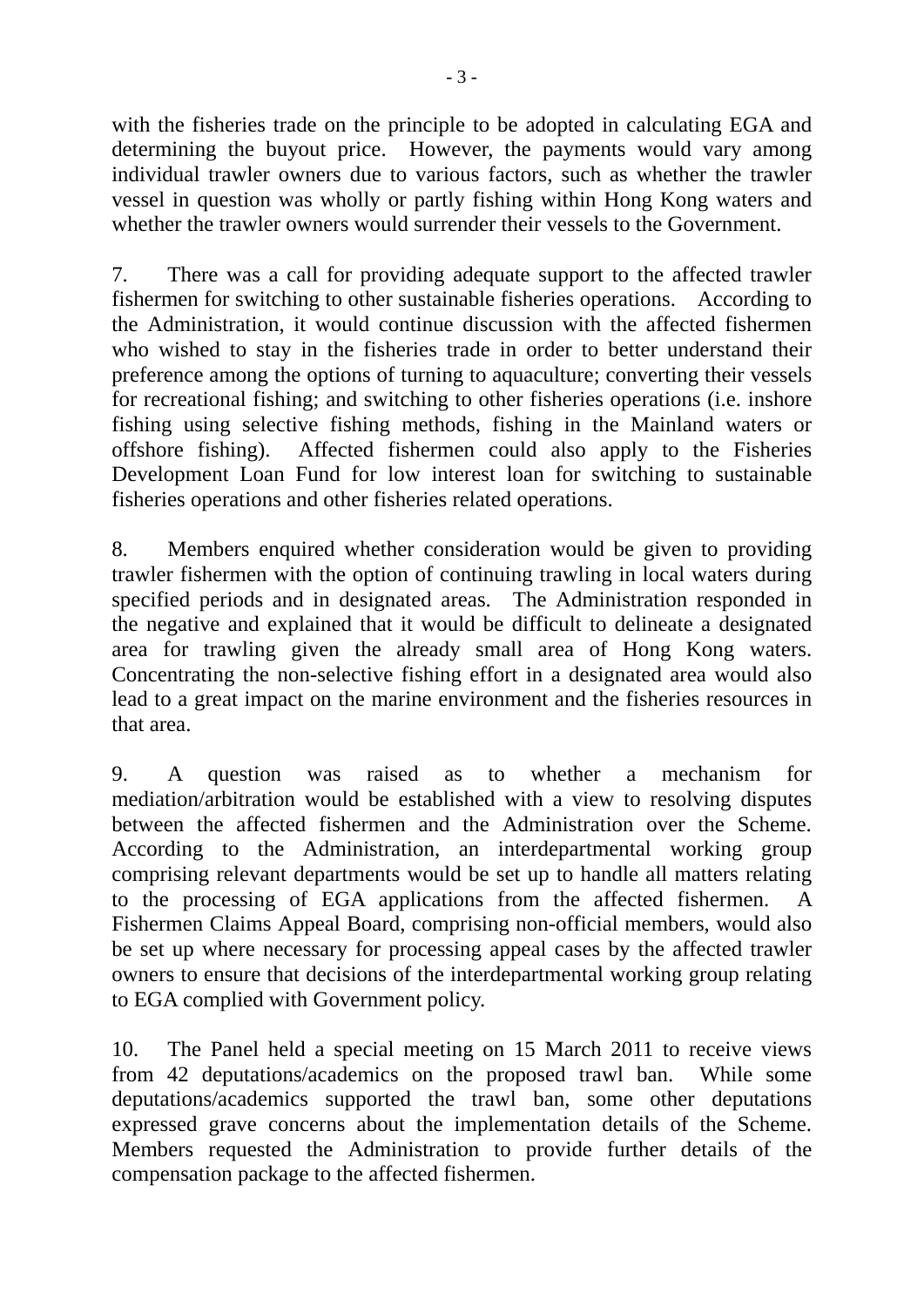# **Relevant papers**

11. A list of the relevant papers on the LegCo website is in the **Appendix**.

Council Business Division 2 Legislative Council Secretariat 12 April 2011